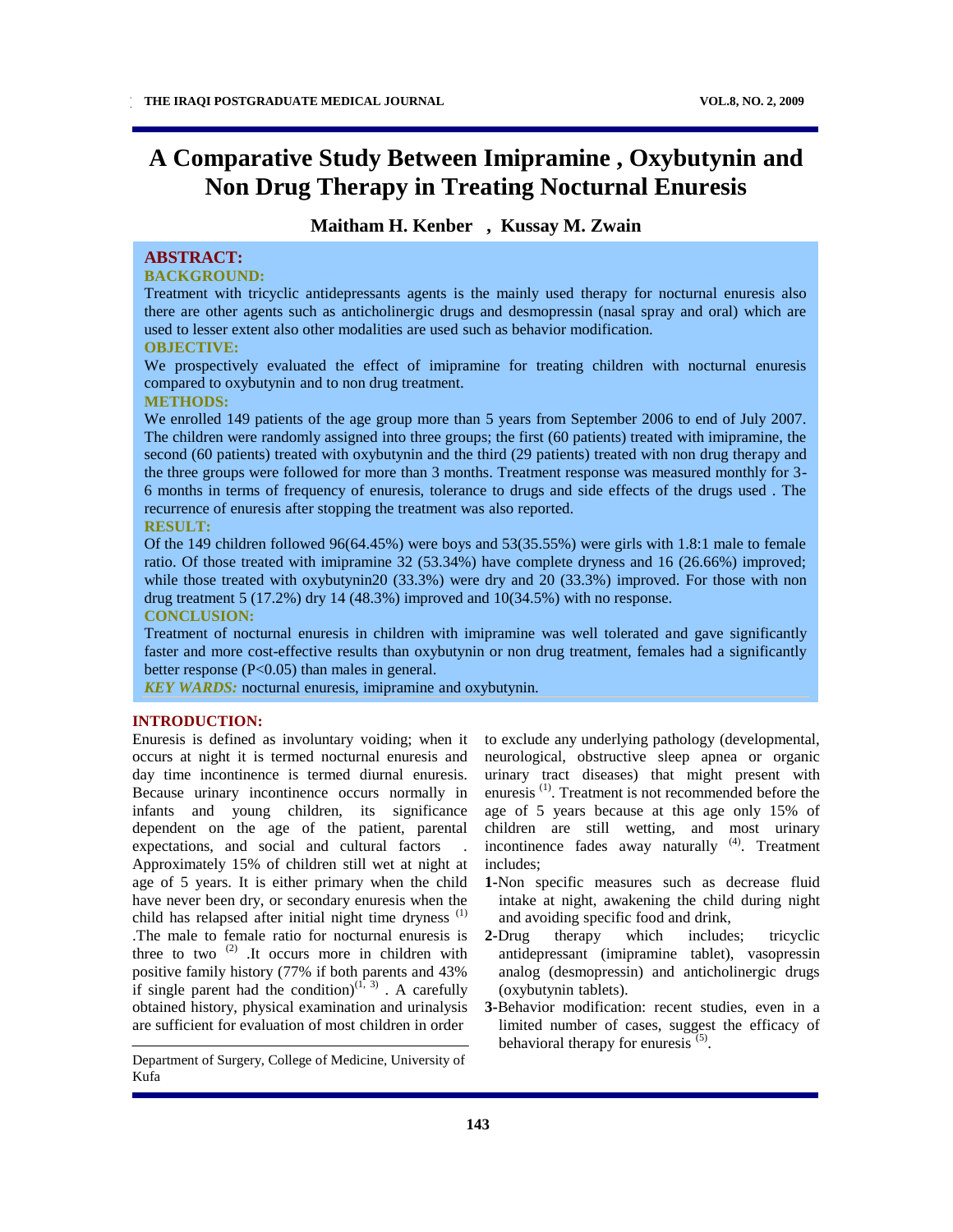#### **NOCTURNAL ENURESIS**

#### **PATIENTS AND METHODS:**

A randomized prospective study included 149 patients of the urology and surgery department in Al-Sader teaching hospital in Al-Najaf district, from the age group that is above 5 years of both sexes who complained of nocturnal enuresis. The study started from September 2006 to end of July 2007 for a period of 11 months and we studied the patients name, age, sex, residence, phone number, family history of nocturnal enuresis and sleep pattern (deep sleepers). History of neurological disorders (e.g. Back trauma, spinal cord lesion) , congenital abnormalities such as (spina bifida, hairy patches and back lumps ) and history of urinary tract infection ( all those patients who were with underlying pathology were excluded from the study and they were 25 patients ) . Assessment depends on history of the condition, physical examination for both urological and neurological abnormalities and general urinary examination. The study population consisted of 174 patients but 25 were excluded so the remaining patients were 149 ( 53 girls and 96 boys ) who wet the bed at least 7 nights in 2 weeks. After dividing them randomly into 3 groups; the first group ( 60 patients ) treated with imipramine (Tofranil® ) 25 mg for patients younger than 8 years and 50mg for older patients<sup>(6)</sup>, as a single dose at night shortly before bedtime the second group ( 60 patients ) treated with oxybutynin (Ditropan ® ) 2.5 mg for patients younger than 8 years and 5 mg for older patients<sup>(5)</sup> shortly before bedtime and the third group (29 patients ) treated with non drug therapy which was consisted of measures such as restriction of fluid intake at night and avoidance of certain citrus fruits ,tea , coffee chocolate and cacao. All of the 3 groups treated for 3-6 successive months with monthly visit or phone call to check the condition of the patient and questions about bed wetting, tolerance to the drugs, adverse events and favorable effect were specifically asked .Children were considered full responders when the family stated that 0 to 1 wet night occurred in 2 weeks during treatment, intermediate responders if the reduction of the number of wet nights was more than 50%, and non responders if the drug has little or no effect  $(7)$ . Those patients are classified according to Gepertz into 3 age groups  $(7)$ , 5 to 8 years, 8 to 12 years and more than 12 years of age. Then we look for the following findings 1-Response to treatment; whether complete dryness, improved or no response. 2- Complications of the drugs. 3- The patient compliance. 4- Relapse of enuresis after cessation of treatment.

#### **RESULTS:**

Of the 149 patients studied 96 (64.45%) were males and 53 (35.55%) were females with a male to female ratio of 1.8:1 (table- 1). Those with primary nocturnal enuresis were 124 (83.3%) and 25(16.6%) were with secondary nocturnal enuresis. The highest cases reported were in the age group of  $8 - 12$  years of age which were 76 patients (51%) of which 52 were males and 24 were females and the lowest group affected was those above 12 years (13.4%) as shown in table 1. Patients with positive  $(+ve)$  family history were 89 (59.8%) and those with negative (ve) family history were 60(40.2%) (Table 2 ).

The first group ( those who were treated with imipramine ), 32patients ( 53.4% ) fully responded to treatment , 16 patients ( 26.6% ) were with intermediate response and 12 patients (20 %) considered unresponders ( table 3 ) .Side effects were encountered in 20 patients (33.3% ) ; all of them were tolerable and there was no need to stop the treatment . Sleep disturbance was the commonest reported side effect (16.6%) followed by constipation and drowsiness (13.3% each), mood changes, dry mouth and difficulty of voiding as shown in table 7. In the oxybutynin treated group , the good response rate represented 33.3% ( 20 patients ) which was similar to the intermediate response group and those who were unresponders (table 4).The side effects reported in 32 patients ( 53.34 % ) and they included in decreasing order ; dry mouth , constipation , flushing and difficulty of voiding ( table 7 ). The third (non drug treatment ) group consisted of 19 males and 10 females , 5 of them ( 17.2%) responded well to the given instructions , 14 ( 48.3% ) intermediately responded and 10 (34.5% ) showed no response as shown in table 5 .Of course there were no side effects reported in this group . The over all response to treatment is more in female than male patients where it was 41.5% in females and 37.5 in males (p value  $< 0.5$ ) as shown in table 6. Total side effect +ve patients were 52 (34.9%), 32 patients reported in the oxybutynin group representing 53.3% of that group and 20 patients (33.3%) of imipramine treated group. The total reported side effects were 98 that is to say more than one side effect had been reported in some patients as shown in table 7. Favorable side effects of imipramine were seen in 8(26.6%) children, who all became more calm and focused. The total cost of full course of imipramine (3 months) in our study was 1.5\$ for single tablet patients and 3 \$ for those 2 tablet patients, while in patients taking oxybutynin the total cost of full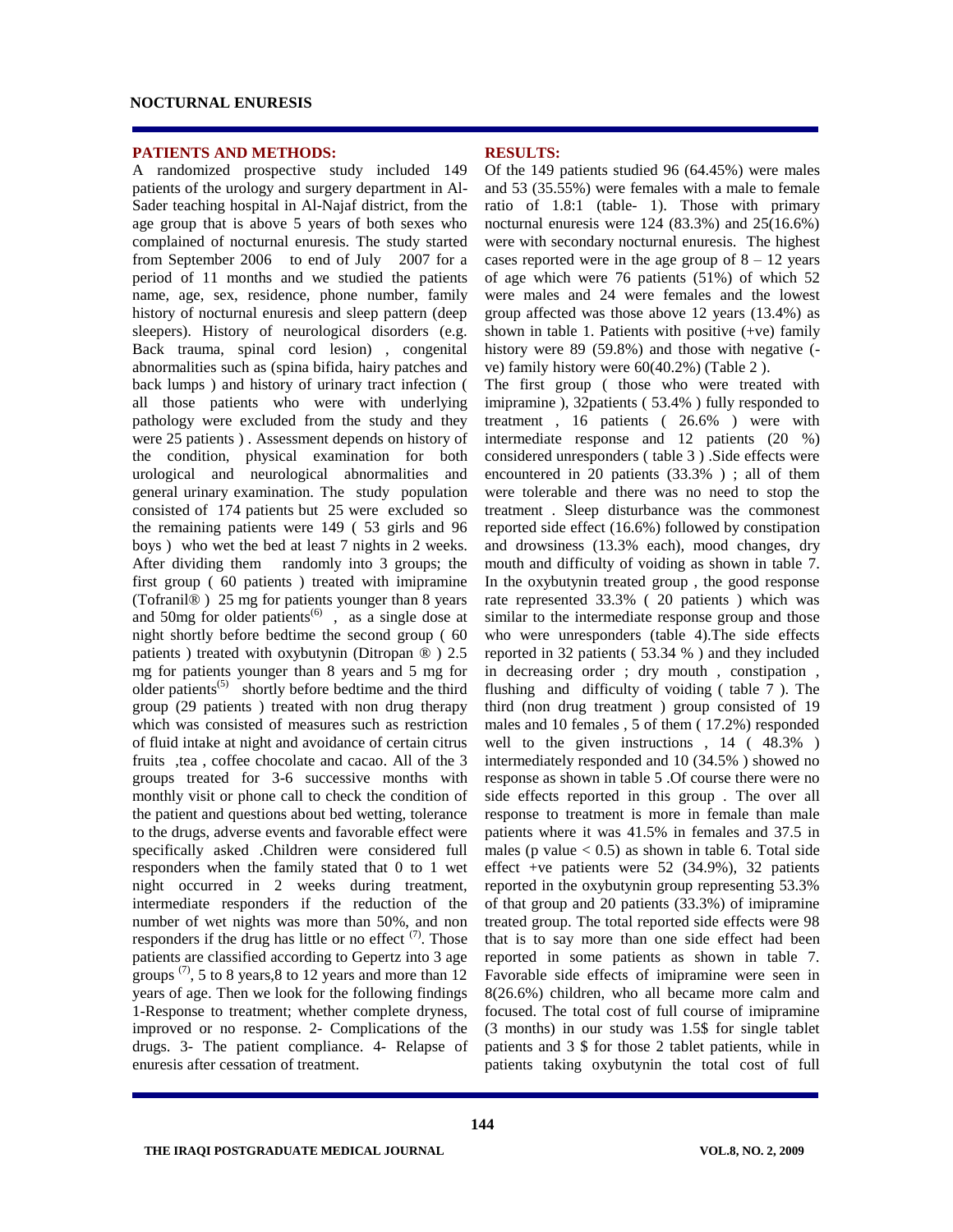#### **NOCTURNAL ENURESIS**

coarse (3 months) was 7.5\$ for 2.5 mg (1/2 tablet daily) patients and 15\$ for 5 mg (one tablet daily) . The early relapse of nocturnal enuresis was also assessed by using the phone for a minimum of one month (for those who present late in the study) up to

3 months after stopping the treatment and it was highest in the non drug treated group (73.6%) followed by imipramine treated group (45.8%) and it was least in oxybutynin treated group (42.5%) as shown in table-8.

| Age/year  | --<br>male | $\%$  | female | %     | total | $\frac{0}{0}$ |
|-----------|------------|-------|--------|-------|-------|---------------|
| $5 - 8$   | 33         | 22.2  | 20     | 13.4  | 53    | 35.6          |
| $8-12$    | 53         | 35.55 | 23     | 15.45 | 76    | 51            |
| $\geq$ 12 | 10         | 6.7   | 10     | 6.7   | 20    | 13.4          |
| Total     | 96         | 64.45 | 53     | 35.55 | 149   | 100           |

**Table 1: Age and sex distribution of 149 children with nocturnal enuresis**

|  |  |  | Table 2: The relation between family history and nocturnal enuresis according to age group |
|--|--|--|--------------------------------------------------------------------------------------------|
|--|--|--|--------------------------------------------------------------------------------------------|

| Age/year | Positive<br>family<br>history | family<br>Negative<br>history | Total        |
|----------|-------------------------------|-------------------------------|--------------|
| $5 - 8$  | 23 (15.4%)                    | $30(20.1\%)$                  | 53(35.5%)    |
| $8 - 12$ | 56(37.7%)                     | $20(13.4\%)$                  | $76(51.1\%)$ |
| >12      | 10(6.7%)                      | $10(6.7\%)$                   | $20(13.4\%)$ |
| Total    | 89(59.8)                      | $60(40.2\%)$                  | 149(100%)    |

**Table 3: The results of using of imipramine in 60 patients**

| age<br>/year | Complete dryness<br>$(\%)$ | Improved<br>$(\%)$ | No improvement<br>(% ) | Total $(\%)$ |
|--------------|----------------------------|--------------------|------------------------|--------------|
| $5 - 8$      | 12 (20%)                   | $4(6.6\%)$         |                        | 16(26.6%)    |
| $8-12$       | 16(26.6%)                  | $8(13.3\%)$        | 12(20%)                | 36(60%)      |
| >12          | $4(6.6\%)$                 | $4(6.6\%)$         |                        | $8(13.3\%)$  |
| Total        | 32(53.3%)                  | 16(26.6%)          | 12(20%)                | $60(100\%)$  |

**Table 4: The results of using oxybutynin in 60 patients**

| Age/year | Complete<br>dryness $(\%)$ | Improved<br>(%) | No<br>improvement<br>(% ) | Total (%)   |
|----------|----------------------------|-----------------|---------------------------|-------------|
| $5 - 8$  | 12(20%)                    | $4(6.6\%)$      | $4(6.6\%)$                | 20(33.3%)   |
| $8-12$   | $4(6.6\%)$                 | 12(20%)         | 12(20%)                   | 28(46.6%)   |
| >12      | $4(6.6\%)$                 | $4(6.6\%)$      | $4(6.6\%)$                | 12(20%)     |
| Total    | 20(33.3%)                  | 20(33.3%)       | 20(33.3%)                 | $60(100\%)$ |

**Table 5: The results of non drug treatment in 29 patients**

| Age/year  | Complete<br>dryness $(\%)$ | Improved<br>$(\%)$ | N <sub>o</sub><br>improvement<br>(% ) | Total $(\%)$ |
|-----------|----------------------------|--------------------|---------------------------------------|--------------|
| $5 - 8$   | 0                          | 6(20.7%)           | 8(27.6%)                              | 14(48.3)     |
| $8-12$    | 3(10.3%)                   | 8(27.6%)           | $2(6.9\%)$                            | 13(44.8%)    |
| $\geq$ 12 | 2(6.9)                     |                    | 0                                     | $2(6.9\%)$   |
| Total     | 5(17.2%)                   | 14(48.3)           | 10(34.5%)                             | 29(100%)     |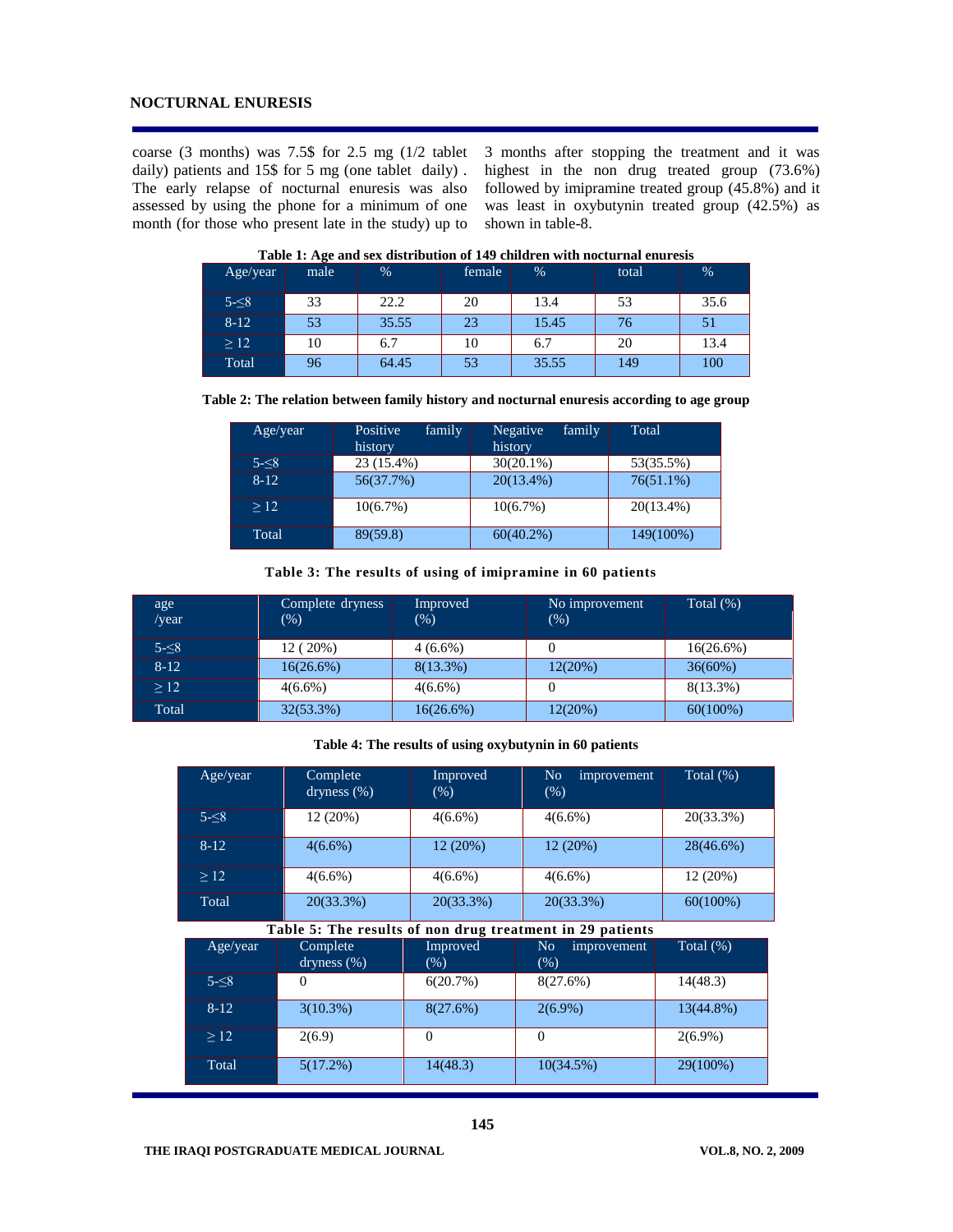| Age/year                             | Imipramine       |                  | Oxybutynin       |                  | Non drug         |                           | Total $(\%)$     |                  |
|--------------------------------------|------------------|------------------|------------------|------------------|------------------|---------------------------|------------------|------------------|
|                                      | Male %           | Female%          | Male %           | Female           | Male%            | Female%                   | Male%            | Female%          |
| Complete<br>dryness                  | 20<br>$(20.8\%)$ | 12<br>$(22.6\%)$ | 12<br>$(12.5\%)$ | $(15.1\%)$       | 4<br>$(4.16\%)$  | ↑<br>$(3.7\%)$            | 36<br>(37.5%)    | 22<br>$(41.5\%)$ |
| Improved                             | 8<br>$(8.33\%)$  | $(15.1\%)$       | 16<br>$(16.6\%)$ | 4<br>$(7.5\%)$   | 8<br>$(8.33\%)$  | $(9.4\%)$                 | 32<br>(33.3%)    | 17<br>(32.1)     |
| N <sub>o</sub><br><i>improvement</i> | 12<br>$(12.5\%)$ | $\theta$         | 8<br>$(8.33\%)$  | 12<br>$(22.6\%)$ | 8<br>$(8.33\%)$  | $(3.7\%)$                 | 28<br>$(29.1\%)$ | 14<br>$(26.4\%)$ |
| Total                                | 40<br>$(41.6\%)$ | 20<br>(37.7%)    | 36<br>(37.5%)    | 24<br>$(45.3\%)$ | 20<br>$(20.8\%)$ | $\mathbf Q$<br>$(16.9\%)$ | 96<br>$(100\%)$  | 53<br>$(100\%)$  |

**Table 6: The response to treatment according to gender**

#### **Table 7: Side effects of drugs according to gender**

| Complication       | Imipramine   |            | Oxybutynin   |             |  |
|--------------------|--------------|------------|--------------|-------------|--|
|                    | male         | female     | male         | female      |  |
| <b>Drowsiness</b>  | $8(13.3\%)$  | $\Omega$   | $\Omega$     | $\Omega$    |  |
| Sleep disturbance  | $10(16.6\%)$ | $\theta$   | $\Omega$     | $\Omega$    |  |
| Constipation       | $8(13.3\%)$  | $\Omega$   | $14(23.3\%)$ | $4(6.6\%)$  |  |
| Dry mouth          | $2(3.3\%)$   | $4(6.6\%)$ | $14(23.3\%)$ | $8(13.3\%)$ |  |
| Flushing           | $\Omega$     | $\Omega$   | $4(6.6\%)$   | 8(13.3%)    |  |
| Mood changes       | $2(3.3\%)$   | $4(6.6\%)$ | $\Omega$     | $\Omega$    |  |
| Voiding difficulty | $2(3.3\%)$   | $2(3.3\%)$ | $2(3.3\%)$   | $2(3.3\%)$  |  |

#### **Table 8: The relapse of nocturnal enuresis after finishing the courses of treatment**

| Age/year     | Imipramine   | Oxybutynin | $Non-drug$  |
|--------------|--------------|------------|-------------|
| $5 - \leq 8$ | $10(20.8\%)$ | $8(20\%)$  | 6(31.5%)    |
| $8 - 12$     | 9(18.75%)    | 6(15%)     | $8(42.1\%)$ |
| >12          | 3(6.26%)     | 3(7.5%)    |             |
| Total        | $22(45.8\%)$ | 17(42.5%)  | 14(73.6%)   |

 The percent represent the percentage of the number to the summation of both fully responded group and those with intermediate response group (tables 3, 4 and5).

**146**

• P value  $> 0.05$ 

#### **DISCUSSION:**

The major limitations of our work were the difficulty with the follow up of the patients because it was done, for most of the time by the use of the phone; the other difficulty was the unavailability of the drugs which occurred sometimes in our hospitals (due to defect in supply).

It is mentioned that only 15% of enuretics have an initial dry period  $(8, 9)$  which is close to our result (16.6%) of secondary enuresis which may resulted from the development of stressful conditions. There

is a significant sex distribution in nocturnal enuresis were it is 50% more common in boys than girls ( 1,8 ) ; in the present study males represent 64.4% and females 35.6% with a ratio of 1.8:1which is slightly higher than the reported ratios in the fore mentioned studies which might be in part due to the neglection of the condition in females from the parents side and social background of our society .

Full response to treatment was significantly better in females(41.5%) than males (37.5%) (P<0.05) which